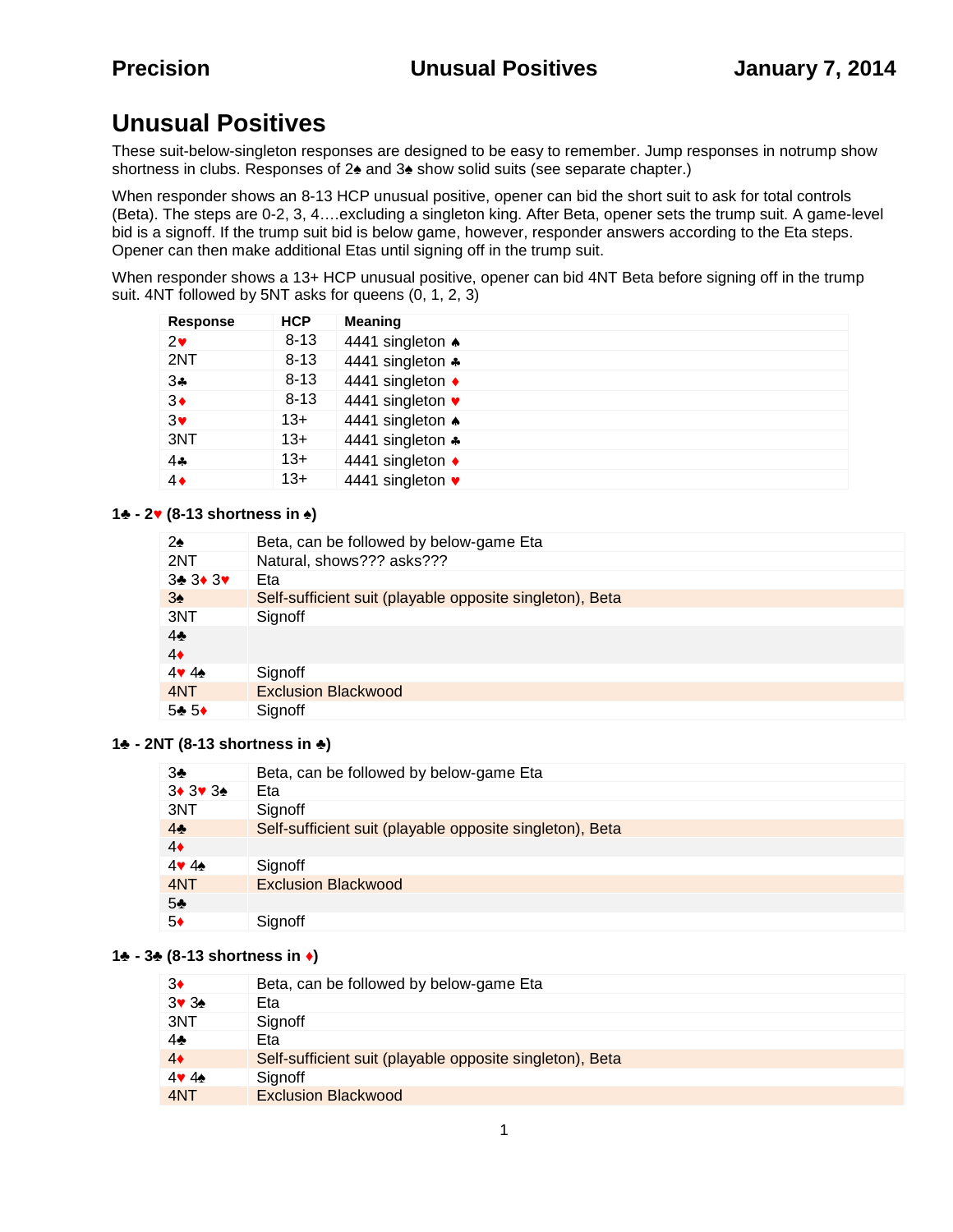Signoff

## **- 3 (8-13 shortness in )**

| 3              | Beta, can be followed by below-game Eta                  |
|----------------|----------------------------------------------------------|
| 3              | Eta                                                      |
| 3NT            | Signoff                                                  |
| 4 4            | Eta                                                      |
| $\overline{4}$ | Self-sufficient suit (playable opposite singleton), Beta |
| 4              | Signoff                                                  |
| 4NT            | <b>Exclusion Blackwood</b>                               |
| 55             | Signoff                                                  |

### **- 3 (13+ shortness in )**

|                | Beta                                                                      |
|----------------|---------------------------------------------------------------------------|
| 3NT            | Signoff                                                                   |
| 44             | Eta                                                                       |
| 4              | Signoff                                                                   |
| $\overline{4}$ | Self-sufficient suit (playable opposite singleton), Beta, forcing to slam |
| 4NT            | <b>Exclusion Blackwood</b>                                                |
| 55             | Signoff                                                                   |

## **- 3NT (13+ shortness in )**

|     | Beta                                                                      |
|-----|---------------------------------------------------------------------------|
|     | Eta                                                                       |
|     | Signoff                                                                   |
| 4NT | <b>Exclusion Blackwood</b>                                                |
|     | Self-sufficient suit (playable opposite singleton), Beta, forcing to slam |
|     | Signoff                                                                   |

## **- 4♣ (13+ shortness in )**

|     | Beta                                                                      |
|-----|---------------------------------------------------------------------------|
| 44  | Signoff                                                                   |
| 4NT | <b>Exclusion Blackwood</b>                                                |
|     | Sianoff                                                                   |
|     | Self-sufficient suit (playable opposite singleton), Beta, forcing to slam |

# **- 4 (13+ shortness in )**

|     | <b>Beta</b>                                                               |
|-----|---------------------------------------------------------------------------|
|     | Signoff                                                                   |
| 4NT | <b>Exclusion Blackwood</b>                                                |
| 5 5 | Sianoff                                                                   |
|     | Self-sufficient suit (playable opposite singleton), Beta, forcing to slam |